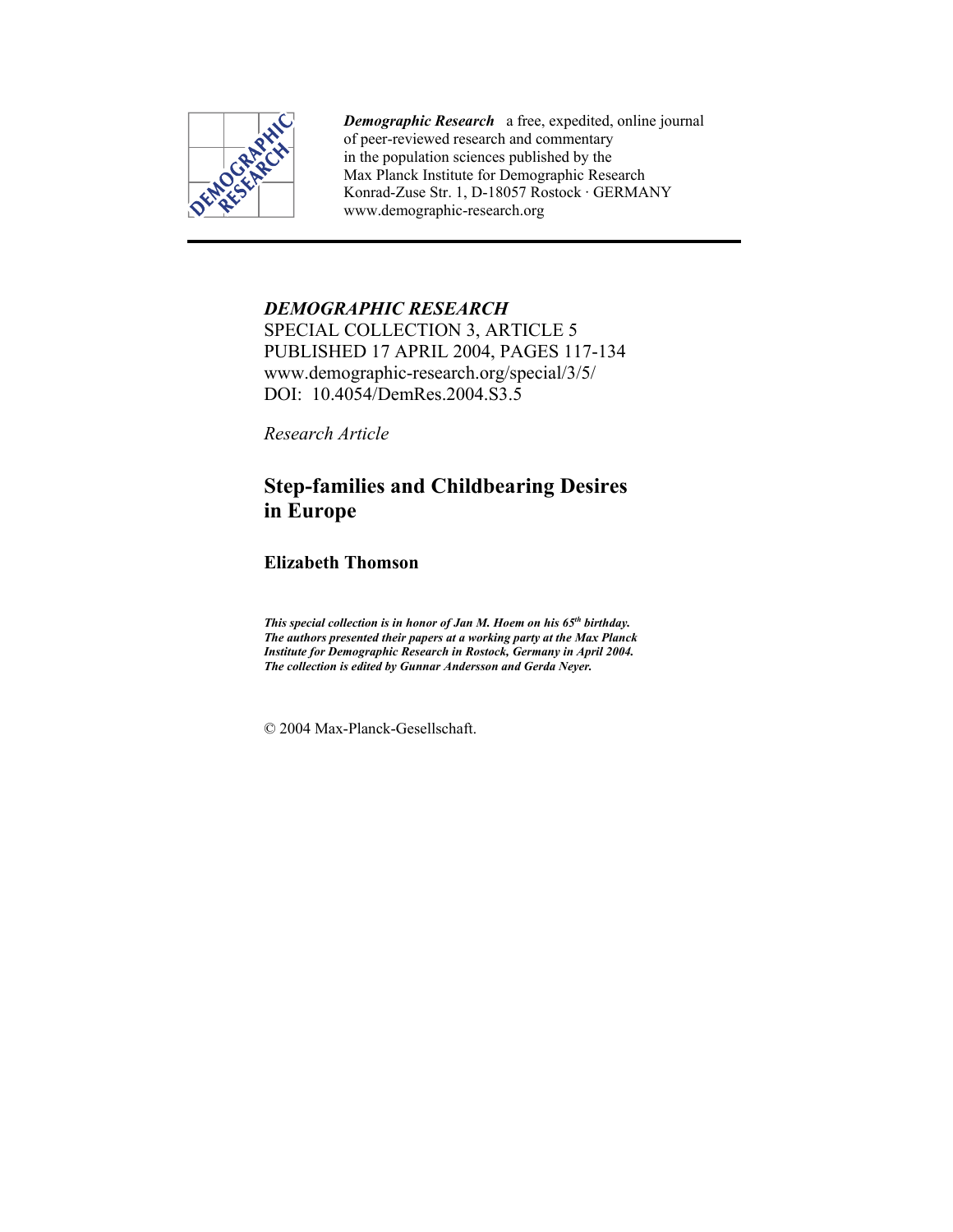## **Table of Contents**

| 1              | Introduction: step-families and childbearing desires<br>in Europe       | 118 |
|----------------|-------------------------------------------------------------------------|-----|
| 2              | Values of children and step-family childbearing                         | 118 |
| 3              | The evidence to date                                                    | 121 |
| $\overline{4}$ | Further evidence on stepfamily fertility in Europe:<br>data and methods | 122 |
| 5              | Results                                                                 | 125 |
| 6              | Discussion and conclusions                                              | 129 |
| 7              | Acknowledgements                                                        | 130 |
|                | <b>Notes</b>                                                            | 131 |
|                | References                                                              | 132 |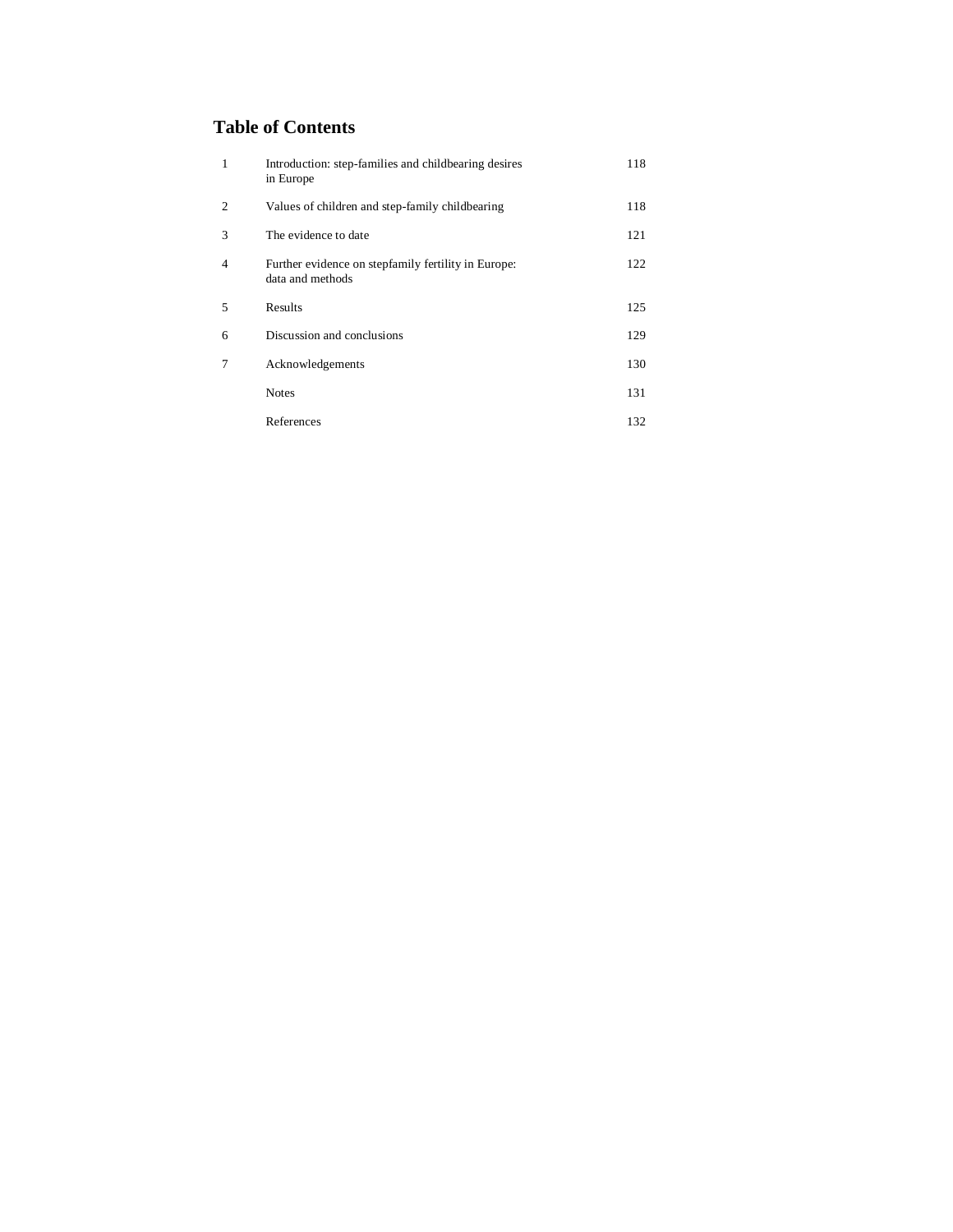*Demographic Research* – Special Collection 3: Article 5 -- Contemporary Research on European Fertility: Perspectives and Developments --

*Research Article*

#### **Step-families and Childbearing Desires in Europe**

**Elizabeth Thomson <sup>1</sup>**

#### **Abstract**

Increases in union stability and non-union childbearing during the latter half of the  $20<sup>th</sup>$ century produced substantial increases in the prevalence of step-families. Research on step-family fertility in several European countries and the United States show that, net of a couple's combined number of children (hers, his and theirs), birth risks are elevated when the child is the couple's first or second. These patterns have been interpreted in terms of unique values of first and second shared children that overcome costs of rearing larger numbers of children in stepfamilies. Such inferences require that all births are wanted or that unwanted births are as likely for couples with as for those without stepchildren. Analyses of several European fertility and family surveys show that previously observed patterns of stepfamily childbearing are replicated in desires for another child, providing stronger support for motivational explanations of childbearing patterns in step-families.

 $\overline{1}$ <sup>1</sup> Department of Sociology and Center for Demography and Ecology, 1180 Observatory Drive, University of Wisconsin-Madison, Madison, WI 53706 USA. E-mail: thomson@ssc.wisc.edu. Also: Department of Sociology, Stockholm University, SE 106 91 Stockholm, Sweden.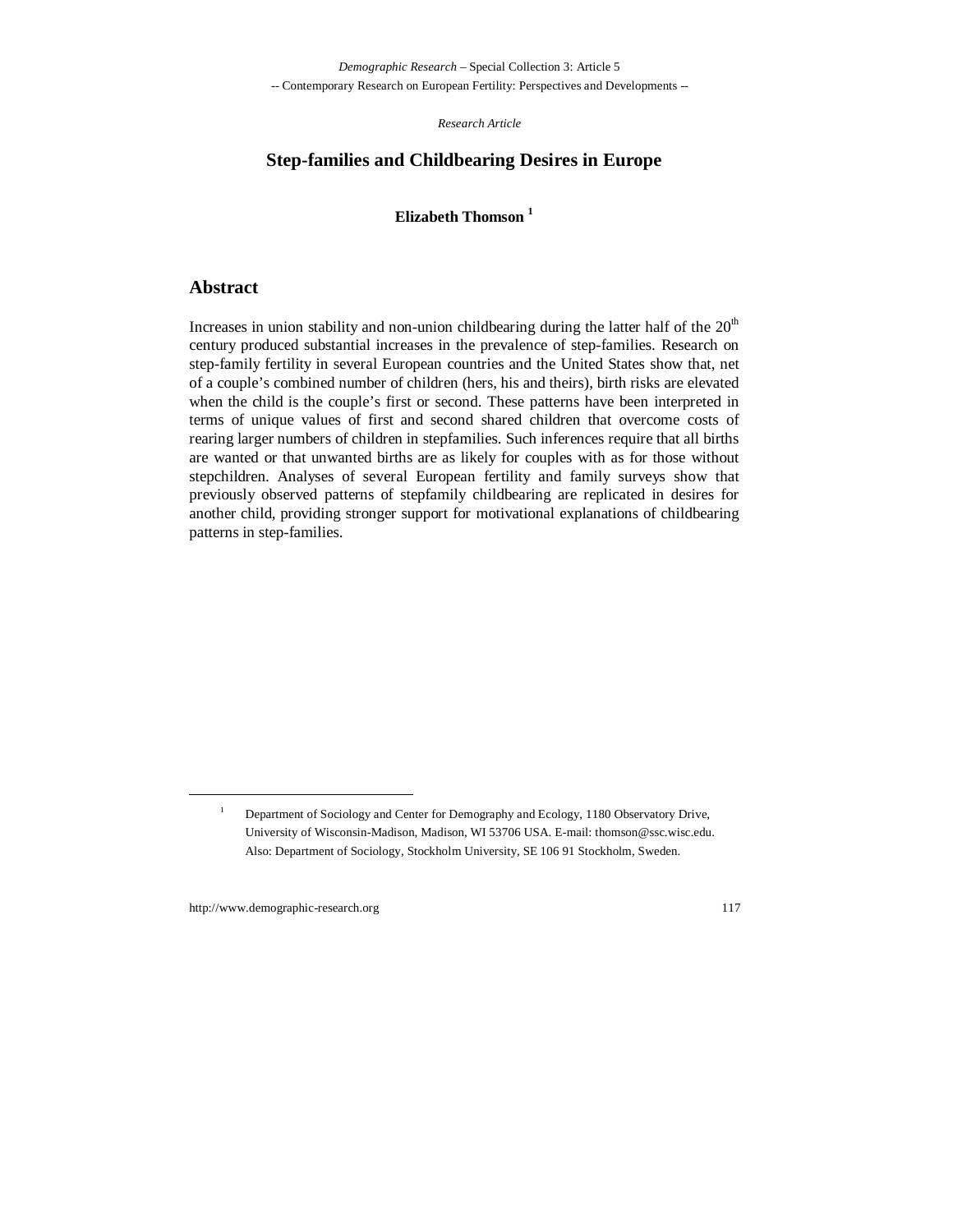### **1. Introduction: step-families and childbearing desires in Europe**

A key feature of changing family behavior and structures in Europe is the increased prevalence of stepfamilies. By age 35, the likelihood that a woman will enter a first or second union after having children ranges from a low of 4 percent in Italy to a high of 38 percent in the former German Democratic Republic (Prskawetz et al. 2003) (Note 1). These percentages underestimate the prevalence of stepfamilies because they do not include childless women who form unions with men who already have children. Because most of these families are formed during the partners' childbearing years, they are at risk of having more children together.

Several recent studies in Europe and the United States have shown that stepfamily formation produces "extra" births; that is, net of the total number of children born to a woman, her partner or the couple together, birth risks are elevated when the prospective child will be the couple's first or second (Thomson 1997, Vikat, Thomson and Hoem 1999, Buber and Prskawetz 2000, Henz 2002, Olah 2001, Thomson et al. 2002, Thomson and Li 2002). These patterns have been interpreted in terms of the unique values of first and second shared children that overcome the costs of rearing larger numbers of children in stepfamilies. Inferences about motives based on parity progressions assume that all births are intended or that stepfamily couples are no more or less likely to have unintended births than are couples without stepchildren. Similar patterns have been found for birth intentions in a small number of studies (Thomson 1997, Toulemon and LaPierre-Adamchk 1995, Thomson and Li 2002).

In this paper, I provide further evidence for the value of first and second births to couples by investigating prospective childbearing desires. Analyses are based on six countries − Austria, Finland, France, Germany, Latvia and Slovenia. Because the data were collected shortly after German reunification and because fertility patterns in the former GDR and Federal Republic of Germany do not appear to be converging (Kreyenfeld 2003), East and West Germany are treated as two separate countries. Although the selection of countries for comparison is based on data availability, they represent a reasonably wide spectrum of life course pathways to stepfamily formation (Prskawetz et al. 2003).

### **2. Values of children and step-family childbearing**

In low-fertility societies, unique values of first and second children are the primary mechanism for maintaining replacement-level fertility. Because children provide few economic benefits to their parents while requiring high expenditures of time and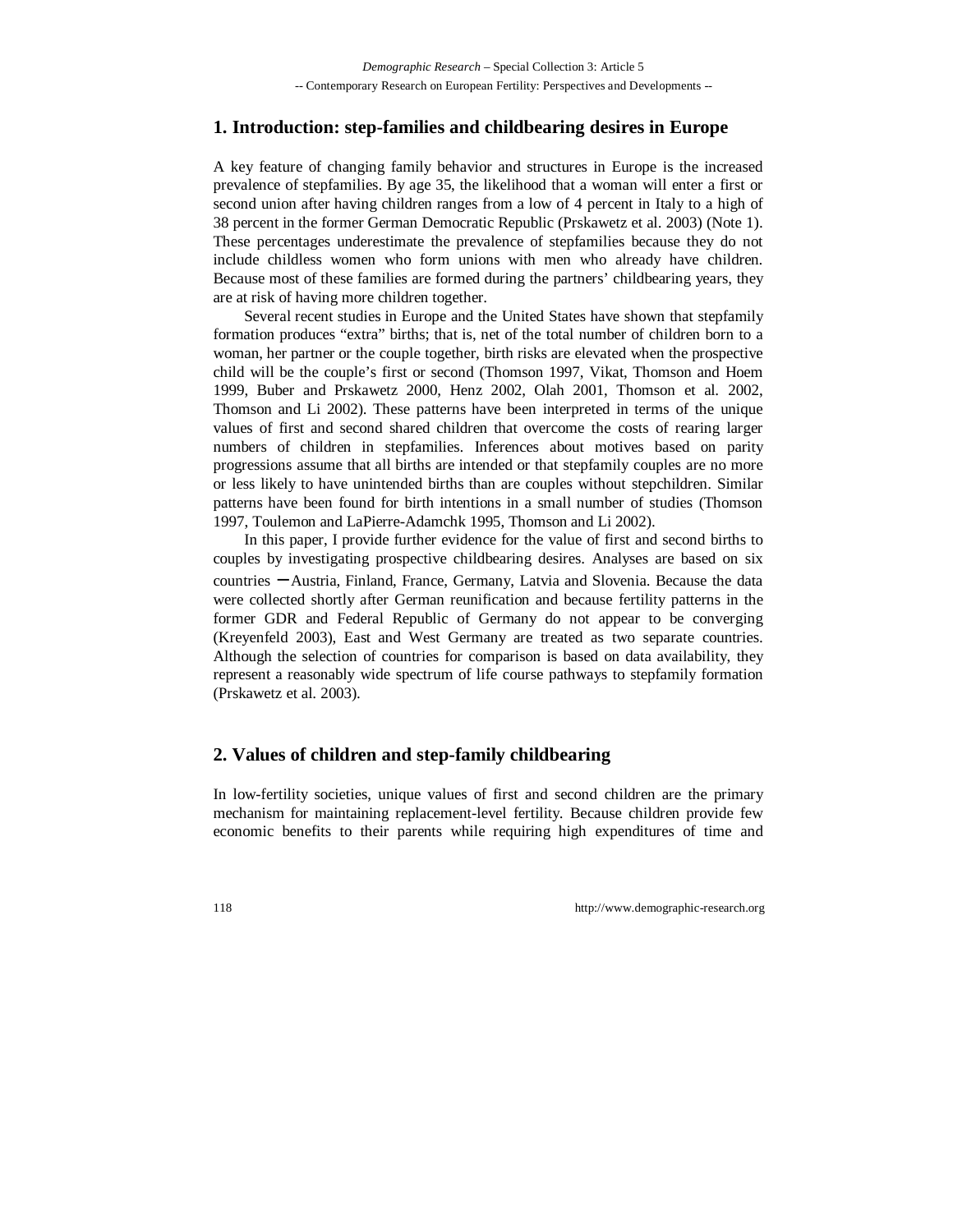financial resources, the question arises: Why have children? Now classic studies of the 'value of children' demonstrated that first and second children provide unique social and psychological benefits that for most people outweigh the childrearing costs (Bulatao 1981, Fawcett 1983, see summary in Thomson 2002a). A first birth confers adult status and creates close ties to kin, community and society (parental status value). To the extent that women have fewer alternative sources of adult status than men, the maternal status value of a first birth may be greater than its paternal status value. Many couples also see the first child as establishing them as a family; the child represents the couple's commitment to their relationship and to rearing the child together (commitment value). Second children are valued primarily as siblings for the first (sibling value). The unique benefits of first and second children are reflected in very high rates of first and second births, compared to third and higher-order births in wealthy societies.

Stepfamilies present an interesting puzzle for fertility researchers. First births to stepfamily couples should also be valued as demonstrating the couple's commitment and creating a family. But at least one of the partners in a stepfamily has already achieved the status of biological parent, and step-parenthood may confer a degree of parental status as well, so the combined value is somewhat less than for births to couples without stepchildren. In addition, the step-family couple must weigh the value of a first shared birth against the cost of rearing at least two children rather than one. If there were no added value provided by a first shared child – to represent the couple's commitment and/or confer the status of biological parenthood on one of the partners – we would expect stepfamilies to have lower first birth rates than couples without stepchildren. Differences in the value of maternal and paternal status might also produce variability in step-family childbearing depending on which partner has children from a previous union.

Similar issues arise for the decision to have a second shared child. In step-families, the couple's first shared child is born with at least one half-sibling; if they produce a full sibling, step-family couples will end up with at least three children altogether. If no unique extra value is produced by a second shared child, again, we would expect stepfamilies to be less likely to have one.

Table 1 summarizes these arguments, identifying hypothetical values of a prospective birth for couples with different combined numbers of children and different configurations of step- and shared children. Because the couple's combined parity is directly associated with childrearing costs (Bulatao 1981), variations in childbearing desires or intentions associated with different combinations of shared and separate children tell us something about the values associated with the prospective birth. First births to couples without any children at all may arise from both commitment and parental status value. The interesting comparisons arise when couples have at least one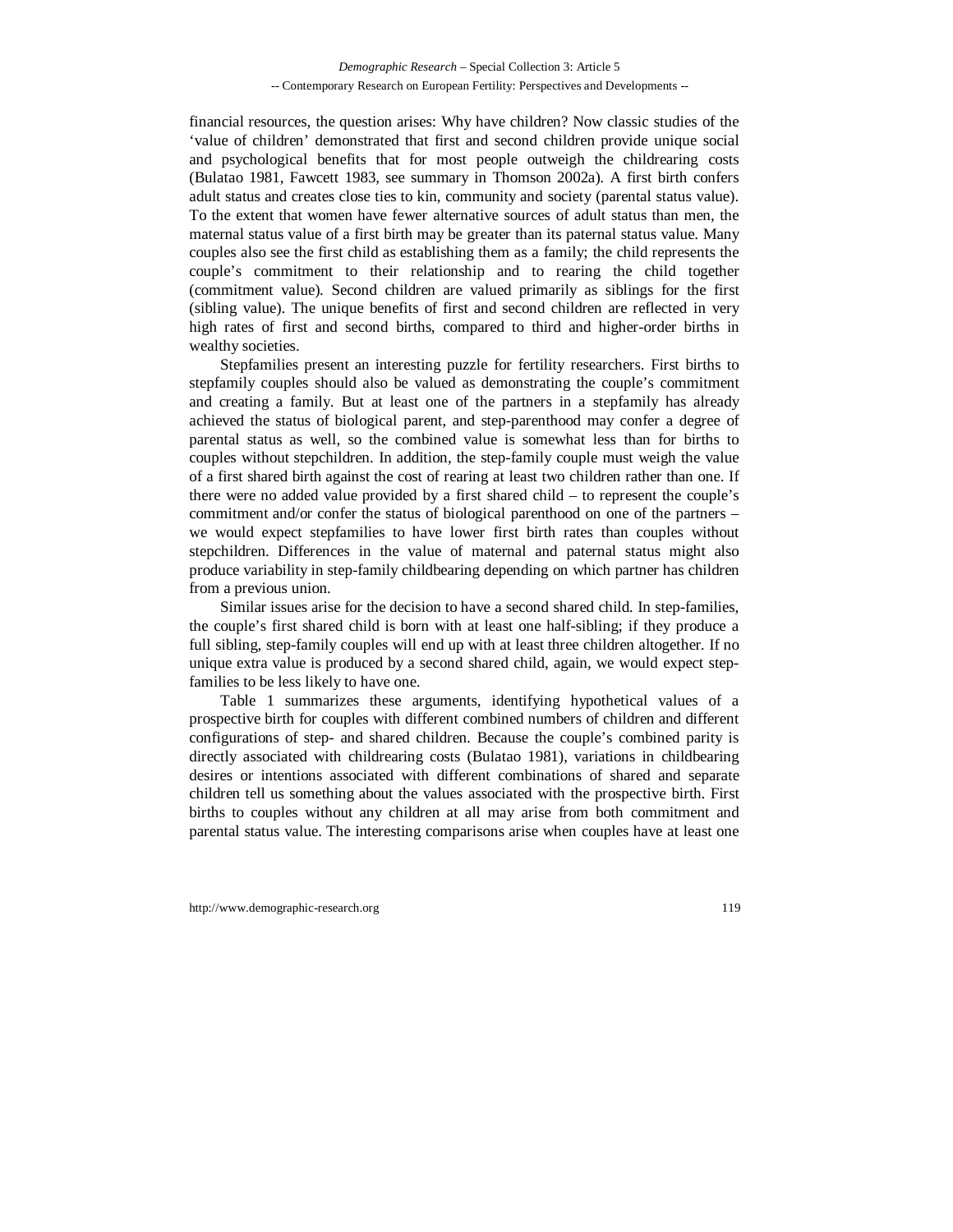child, hers, his or theirs. Among couples with one child, those with a shared child are considering the value of a sibling, while those with a separate (step) child are considering the commitment value of a first shared child and biological parental status for one of the partners. We might find no differences in desires for another child between these two types of couples because the different types of value are equivalent in motivational strength. We can, however, identify differences between step-family couples that would arise from differences in the value of biological parenthood to men and to women.

| Parity combinations                      | Combined (her $+$ his $+$ their) parity |                          |                          |                          |  |
|------------------------------------------|-----------------------------------------|--------------------------|--------------------------|--------------------------|--|
|                                          | zero                                    | one                      | two                      | three or more            |  |
| No stepchildren                          | commitment<br>parenthood                | sibling                  |                          |                          |  |
| Only her<br>child(ren)                   | n.a.                                    | commitment<br>fatherhood | commitment<br>fatherhood | commitment<br>fatherhood |  |
| Only his<br>child(ren)                   | n.a.                                    | commitment<br>motherhood | commitment<br>motherhood | commitment<br>motherhood |  |
| Hers, his, no shared                     | n.a.                                    | n.a.                     | commitment               | commitment               |  |
| Stepchild(ren)<br>and one shared         | n.a.                                    | n.a.                     | (full) sibling           | (full) sibling           |  |
| Stepchild(ren) and<br>two or more shared | n.a.                                    | n.a.                     | n.a.                     |                          |  |

*Table 1: Hypothesized values of next birth by stepfamily parities*

At higher combined parities, more information about childbearing motives is provided by comparisons between couples with different numbers of shared children. Couples with two or more shared children are the reference group, having acquired all of the unique benefits of first and second shared children. Couples with stepchildren but no shared children may be motivated by the commitment value of a first shared child and, if all of the stepchildren are those of one partner, by the value of maternal or paternal status. Couples with one shared child may be motivated by the value of a full sibling to have another child. Note that at combined parity three or more, some stepfamily couples will have acquired the unique values associated with first and second shared births.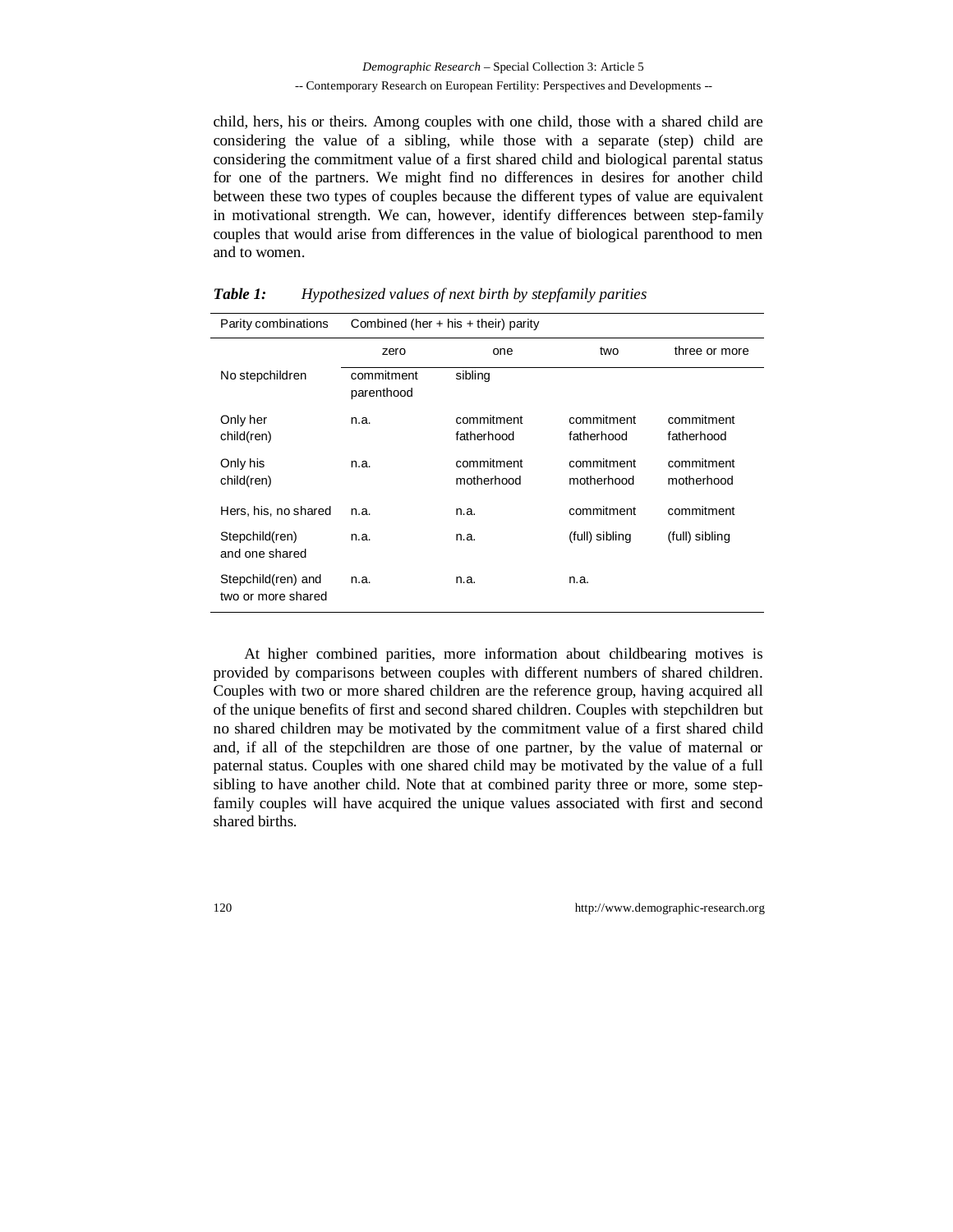*Demographic Research* – Special Collection 3: Article 5 -- Contemporary Research on European Fertility: Perspectives and Developments --

#### **3. The evidence to date**

Most studies of step-family fertility have not attended carefully to parity, either the man's or the woman's. As I argued above, the number of children for which the couple has childrearing responsibilities is a key determinant of childrearing costs. As a result, among couples with only shared children, three-child families are unusual and larger families are rare. Thus, if one simply estimated the effects of having stepchildren or the number of stepchildren on the risk of a first or second shared birth, the effects are likely to be negative; the more stepchildren, the greater are costs of having another child (e.g., Bumpass 1984, Wineberg 1990, Lillard and Waite 1993, Loomis and Landale 1994, Stewart 2002). Only when we find that the number of stepchildren, especially two or more stepchildren, has no effect on the risk of a first shared birth (e.g., Griffith, Koo and Suchindran 1985, Toulemon 1997, Vikat et al. 1999), may we infer that the shared child has unique value to the couple.

A more fruitful model for understanding step-family fertility is found in two Swedish studies (Hoem 1995, Vikat et al. 1999). Parity-specific birth risks were specified as a function of the number of previous children born in the current union. Taken together, the parity-specific models test the interaction between shared parity and the respondent's parity. In both studies, the risk of women's and men's second and third births were significantly greater if the couple had no shared children, i.e., the birth was the first in the union. Vikat et al. (1999) found also that third birth risks were higher if the third birth was the second in the union. These results provide some support for the commitment value of a first shared birth and mixed results relevant to the value of full siblings. Neither study included information on the partner's children, meaning that, on average, childrearing costs were underestimated. Thus, the increased birth risks observed are lower-bound estimates of the added value of first and second shared births.

The ideal data for understanding step-family fertility include information on *both* partners' separate children. It is then possible to specify potential differences between each of the theoretically useful cells of Table 1. In a previous study, several colleagues and I (Thomson et al. 2002) developed a model of combined parity and combinations of shared and separate children to test hypotheses about the commitment, parental status and sibling values of first and second shared births. We excluded couples with no children or stepchildren because they provide no comparison that is theoretically relevant to the child values motivating step-family couples to have additional births (cf. Table 1). Our model pooled all birth intervals and controlled for the couple's combined parity. In Austria, Finland, France and West Germany, we found that step-family couples with no shared child or only one shared child had a higher birth risk than would be expected given their combined parity. We did not, however, find higher birth risks for couples in which one of the partners was not a parent before the step-family formed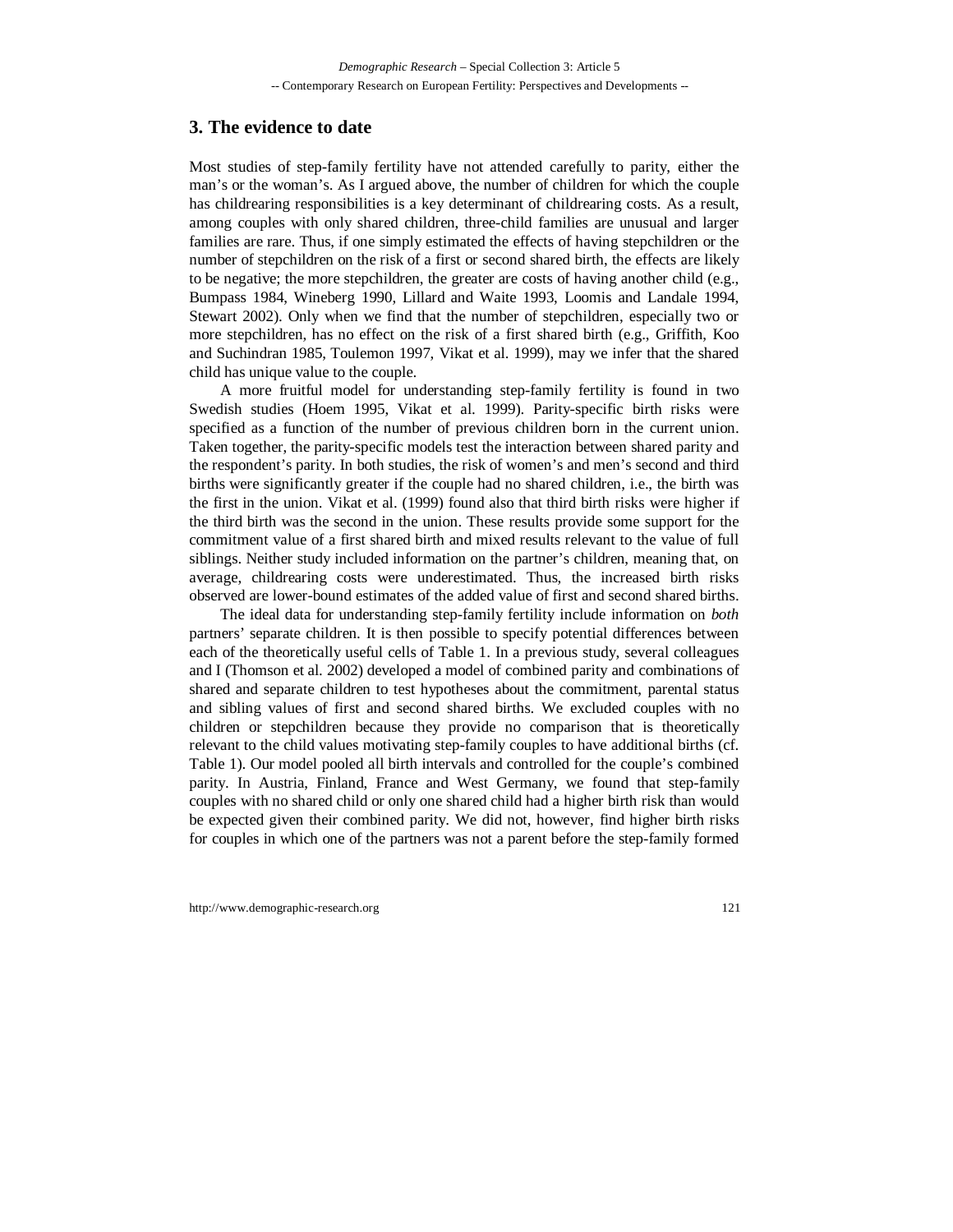than for couples in which both partners were parents. The results are consistent with commitment and sibling values of shared children but not with the value associated with parental status. It could be that non-parents entering step-families have unobserved characteristics negatively associated with childbearing or that step-parenthood provides an adequate substitute for biological parenthood. (See also studies by Toulemon 1997, Buber and Prskawetz 2000, Henz 2000, Olah 2001).

In a subsequent analysis of U.S. data (Thomson and Li 2002), I extended this model to deal with the association between combined parity and step-family composition. That is, if both partners are parents, or if the couple has shared and stepchildren, their combined parity must be two or more; if they have two or more shared children, their combined parity must be three or more. The model estimates stepfamily composition separately for couples with combined parity one, two, three or more. Not only were effects of step-family composition similar to those estimated in Europe for birth risks, but parallel results were found for birth intentions and couples' birth intentions accounted for most of the step-family effects on the birth risk. These results strengthen inferences about underlying motivations for step-family childbearing. (See also Toulemon and LaPierre-Adamchk 1995.)

### **4. Further evidence on stepfamily fertility in Europe: data and methods**

In this study, I apply the Thomson-Li (2002) specification to childbearing desires in seven countries that participated in the recent European Fertility and Family Surveys and for which appropriate data on family composition are available: Austria, Finland, France, East Germany, West Germany, Latvia and Slovenia (Note 2). Together, they provide considerable variation in patterns of step-family formation. I used the Standard Recode File for each country (UNECE 2003).

In order to test hypotheses about motivations behind step-family childbearing, one must have sufficient numbers of step-families of different configurations to estimate differences in childbearing desires. I had to exclude countries with extremely small proportions of step-families (cf. Prskawetz et al. 2003). Among the remaining countries, data comparability determined which could be included. Although the European Fertility and Family Surveys were designed for comparative analysis, some of the surveys were conducted before the full protocol was developed and others varied in the degree to which modifications were made to the common interview schedule. In all countries, it is relatively straightforward to classify the respondent's children as shared or separate children based on their birth dates and the date of union formation (see detail below).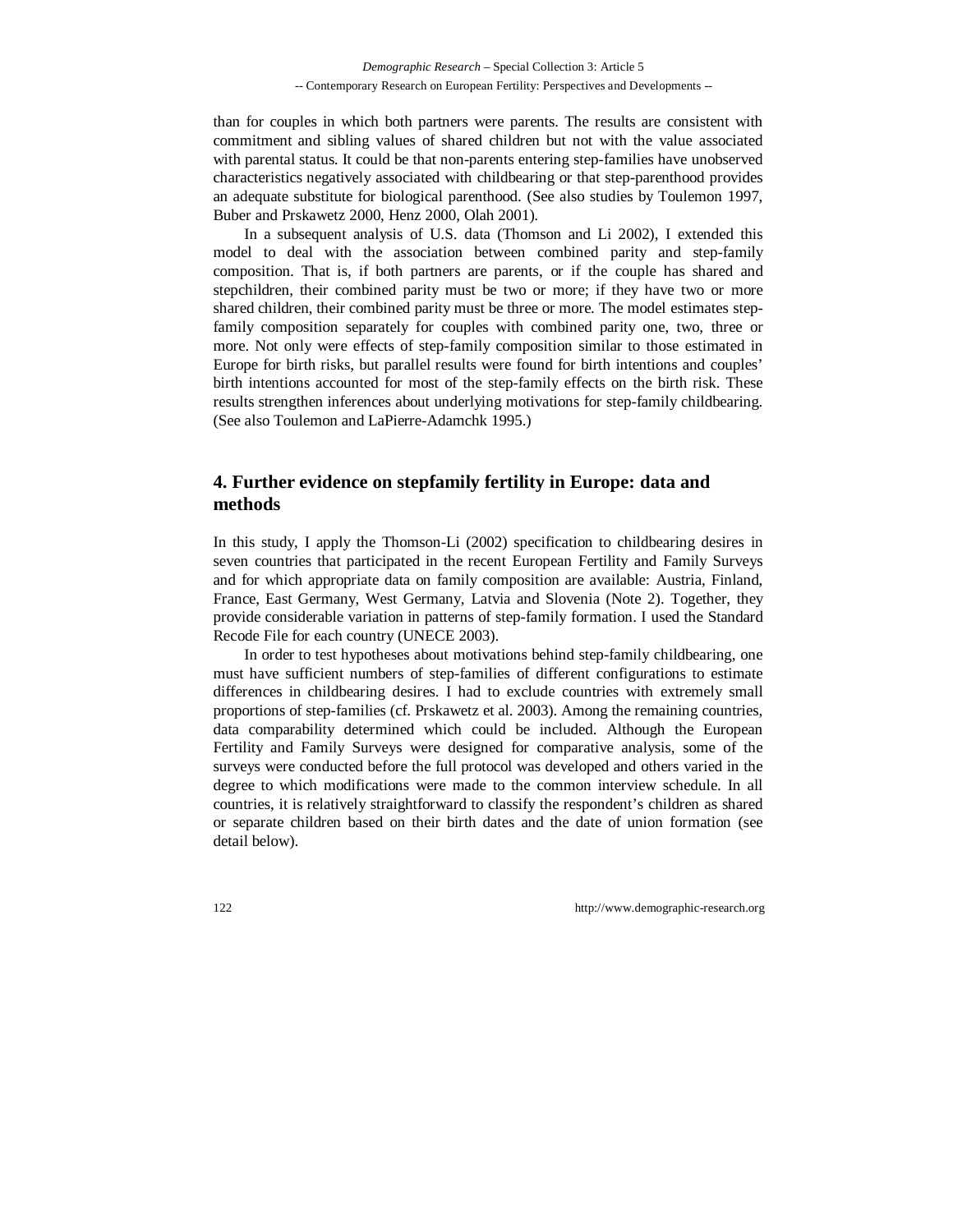*Demographic Research* – Special Collection 3: Article 5 -- Contemporary Research on European Fertility: Perspectives and Developments --

Data on partners' children come from two sources: a question in the partner history about the number of children the partner had at time of union formation; and a child history that purports to include the respondent's stepchildren from current or former unions. In almost every country where information was available from both sources, the child history produced significantly smaller numbers of stepchildren than did the question on partner's children at union formation. In some surveys, respondents were instructed to include only children they had raised; in others, it appears that they may have interpreted the broader question to exclude children with whom they had little or no contact. I therefore used only the question on partner's children at union formation to determine the couple's combined parity and step-family composition. This decision led to the exclusion of several countries (Canada, Lithuania, New Zealand, Norway) with high proportions of step-families because the survey did not ask about partner's children at the time of union formation.

The respondents' children were classified as shared if they were born in the current union or during the 12 months before that union; only a handful of such children were born within 9 months of a previous union. This decision rule matches that used in analyses of birth and union histories (Thomson et al. 2002) and recognizes that children raised from infancy are highly likely to be viewed as shared children, even if one of the partners is not the child's biological parent. Children belonging to the partner at the time of union formation were assumed not to be shared.

The European FFS focused on respondents of childbearing age, but age limits varied across countries (Note 2). The two German samples were restricted to persons under 40. I therefore selected couples – married and coresident or cohabiting – in which the woman (whether the respondent or the partner) was under 40 and not pregnant. Couples in which one or the other partner is sterilized are included in the analysis. The primary reason for this is theoretical – sterilized couples have made a clear decision not to have more children. Excluding them would introduce selectivity in motivation to avoid childbearing among those who want no more children. Because countries included in the analysis have widely different levels and acceptability of contraceptive sterilization, the bias would not be uniform across countries. A secondary reason is to maintain comparability between analyses of childbearing desires and birth risks based on retrospective histories; because few surveys have information on the date of sterilization, and none have information on former partners' sterilization, sterilized couples have been included in the risk pool.

Previous analyses of stepfamily fertility in Europe have estimated separate models for male and female respondents. This was possible because units of analysis were birth intervals observed over each respondent's life course. At a fixed point in time, i.e., the interview, many fewer respondents are found in various stepfamily types. It was thus necessary to pool male and female respondents for analysis and was not possible to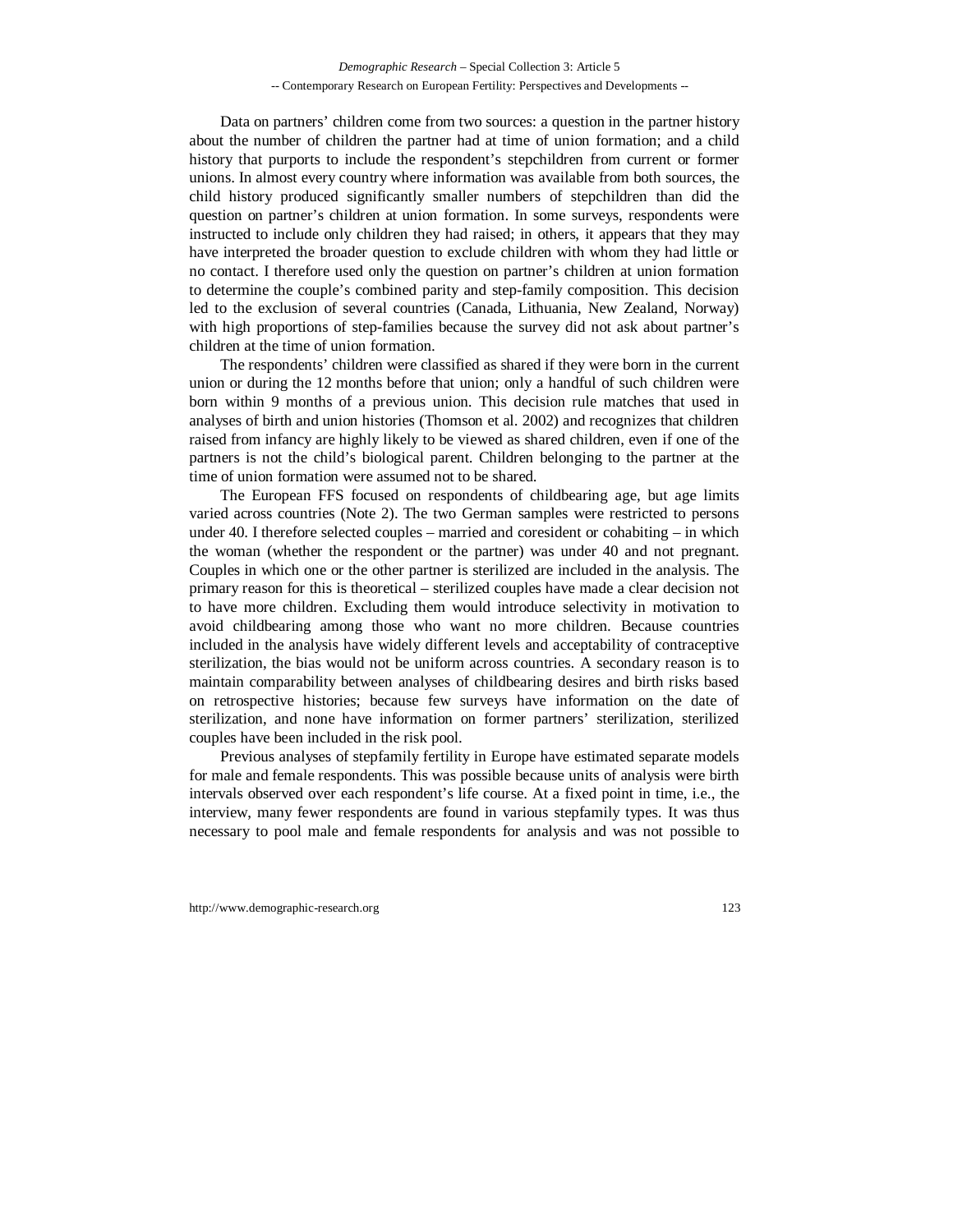estimate potentially different effects of step-family configuration on the desires of men and women.

In each of the surveys, respondents were asked whether they wanted to have any (more) children. Although the exact wording of the question varied somewhat across countries, most of the questions were phrased in terms of *want* rather than *intend* or *expect*. Desires are ideal for purposes of identifying parity-specific motivations because, unlike intentions or plans, they do not incorporate perceptions of constraints on one's choice (Thomson 2002b). In most countries, the question implied an answer of *yes* or *no* and those few respondents who volunteered that they did not know or were unsure whether they wanted a child were coded as *don't know*. In others, the question offered a response option reflecting uncertainty. High proportions of *don't know* responses were reported in Slovenia (12.6%), Latvia (14.8%), East (18.3%) and West Germany (25.2%). I investigated the property of these responses with ordered logistic regression (SPSS) of childbearing desires among couples with only shared children. Estimated thresholds for *don't know* responses fell midway between those for *no* and *yes* responses in the two parts of Germany. In Slovenia, *don't know* responses were closer to *yes*, in Latvia closer to *no*. I used logistic regression (SPSS) to estimate models with two alternative measures of childbearing desires: contrasting *yes* responses to combined *no* and *don't know*; and excluding *don't know* responses to contrast respondents who answered *yes* versus *no*. As would be expected, if *don't know* represents a more favorable view of childbearing than *no*, effect sizes were usually larger when *don't know* responses were excluded, but the pattern of effects remained the same. Results are reported below for effects on the contrast of *yes* versus *no*.

As Table 1 demonstrates, key hypotheses about the relative value of motherhood and fatherhood require us to distinguish step-families in which only the woman has children, only the man has children, or both partners have children from prior unions. In previous analyses of life histories, sufficient numbers of respondents have experienced time in each of these states to provide at least a minimal test of differences between them. When we observe couples at a particular point in time, however, the number who began their union with such combinations of children will have shrunk due to the decision to have one or two children together. Even in countries with high proportions of step-families, we are unable to observe sufficient numbers without shared children to estimate different effects of the man or the woman or both already being a parent. Thus, my models include only the number of shared children, within combined parities one, two and three or more.

In all models, I controlled for the respondent's sex. Although men and women usually have similar desires for children (e.g. Jones and Brayfield 1997), sex differences in timing of unions and births, selection into step-families and reporting of children from prior unions could introduce associations between observed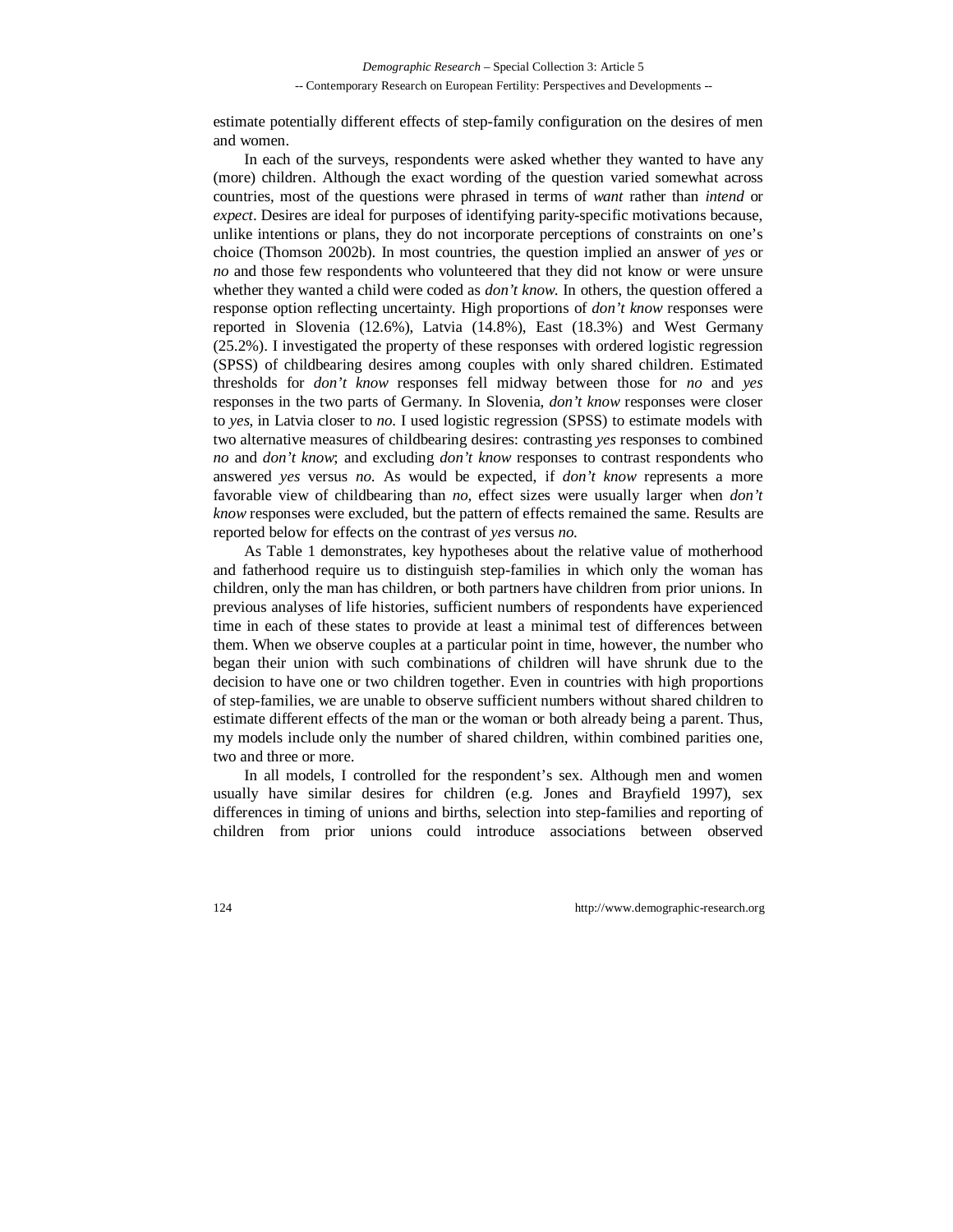classifications of step-families and the respondent's sex. Only occasionally did sex have direct effects on childbearing desires, and these effects could be interpreted in relation to one or more of the sources just mentioned.

In addition to parity, a critical determinant of fertility desires, intentions or outcomes is age. One could argue that the older ages of partners in stepfamilies is part of the life course process that produces step-families and subsequent births, and should not be controlled in analysis of parity effects on childbearing desires. Nevertheless, it may not be the particular configuration of partners' children in step-families but the partners' ages that are the driving force in step-family fertility. In most countries, controlling for the woman's age produced *larger* effects of step-family configuration than when woman's age was not controlled. These results can be interpreted in terms of the countervailing influences of age and the value of shared children on a respondent's childbearing desires. Models presented below include the control for the linear effect of woman's age and two categorical variables representing non-normative age differences between woman and man: the man is more than two years younger than the woman; or more than 5 years older. Note that I do not include the couple's marital status (cohabiting or married) in these models. Decisions about marriage are likely endogenous to decisions about having a child; it would therefore be inappropriate to attempt to 'explain' childbearing desires in terms of marital status.

Only two indicators of socioeconomic status or social context were comparable across all seven data sets: respondent's education and size of place of residence. Respondent's education is represented in the FFS Standard Recode Files by three 'major' levels: less than secondary school, secondary school, post-secondary education (Note 3). Size of place was categorized in five levels in France and Austria: under 2,000, 2,000-9,999, 10,000-99,999, 100,000-999,999, and 1,000,000+. In other countries, the number of levels was three or four – for example, the bottom two categories were combined for Belgium and all countries other than France and Austria combined places of sizes 100,000 or more.

### **5. Results**

Table 2 summarizes key features of pathways to step-family formation for each of the countries in the current analysis (Prskawetz et al. 2003). In the formerly socialist countries, step-families arise from high rates of childbearing in first unions. Under these conditions, step-family formation should vary according to rates of union dissolution and repartnering − lowest in Slovenia, highest in Latvia. The final column shows the percent of step-families identified in this analysis. The fact that East Germany surpasses Latvia in the proportion of families with stepchildren is due to high rates of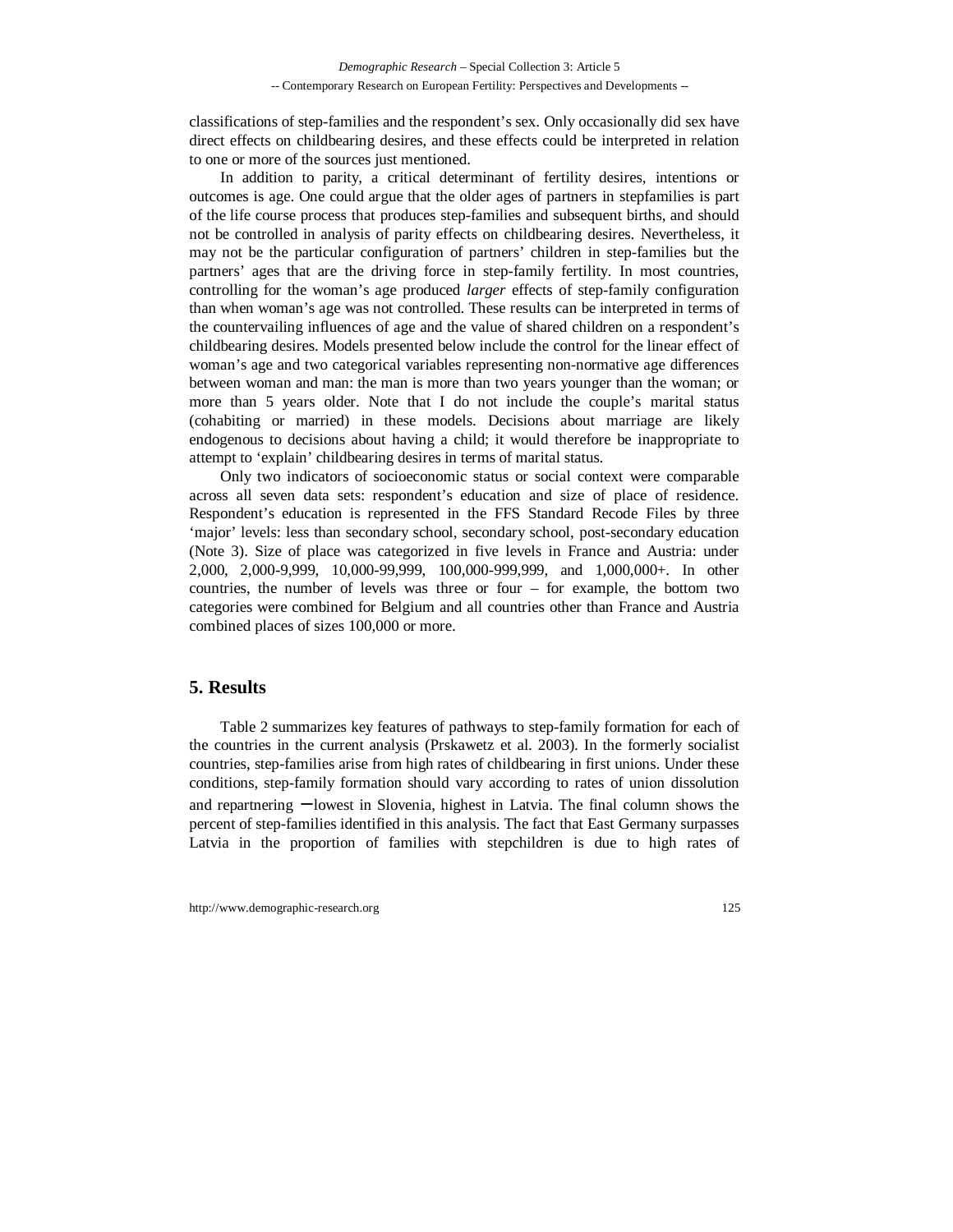childbearing before the first union among East German women. France, Finland and West Germany have lower rates of childbearing in first unions; thus, repartnering is not as likely to produce a step-family as in the formerly socialist countries. Austria, like East Germany and Slovenia, produces a substantial number of step-families through childbearing before first union as well as through high rates of union disruption and repartnering.

|              |              | Percent experiencing life event by age 35 * |                          | Percent of $2^{nd}$                | Percent                                          |                                                |
|--------------|--------------|---------------------------------------------|--------------------------|------------------------------------|--------------------------------------------------|------------------------------------------------|
| Country      | 1st<br>union | 1st union<br>end                            | 2 <sub>nd</sub><br>union | Child at<br>1st union<br>formation | unions with<br>pre-union child.<br>by age 35 $*$ | couples in<br>step-families<br>at interview ** |
| France       | 94           | 20                                          | 13                       | 4                                  | 58                                               | 17.6                                           |
| Finland      | 95           | 24                                          | 16                       | $\overline{4}$                     | 48                                               | 17.2                                           |
| West Germany | 87           | 20                                          | 14                       | 8                                  | 45                                               | 14.8                                           |
| Austria      | 94           | 23                                          | 15                       | 13                                 | 53                                               | 23.9                                           |
| Slovenia     | 97           | 12                                          | 8                        | 13                                 | 65                                               | 11.6                                           |
| East Germany | 94           | 22                                          | 15                       | 32                                 | 83                                               | 32.3                                           |
| Latvia       | 93           | 32                                          | 20                       | 7                                  | 85                                               | 20.3                                           |

#### *Table 2: Pathways to step-family formation, women born in 1952-1959*

\* Source: Prskawetz, Vikat, Philipov and Engelhardt (2003) analysis of European FFS Fertility Surveys.

\*\* Own Calculations, NOTE: Percent step-families defines children born within one year prior to a union as shared children, while Prskawetz et al. (2003) do not.

In Table 3, I present for each country the percent of families with only stepchildren or with stepchildren and shared children, within couples' combined parity (one, two, three or more). Among couples with one child, between five (Slovenia) and sixteen (Austria) percent have only a stepchild, i.e., the child of one or the other partner. Among couples with two children, it is more or equally likely that the couple has one shared and one stepchild as that they have two stepchildren. The proportion of twochild couples that are stepfamilies is very similar to the proportion of one-child families, except in East Germany, Austria and Slovenia where childbearing before first union is relatively common (Table 2). These 'extra' step-families are likely to be comprised of one child born to a single mother and a shared child. Most interesting are the last two rows of the table; among couples with three or more children altogether, a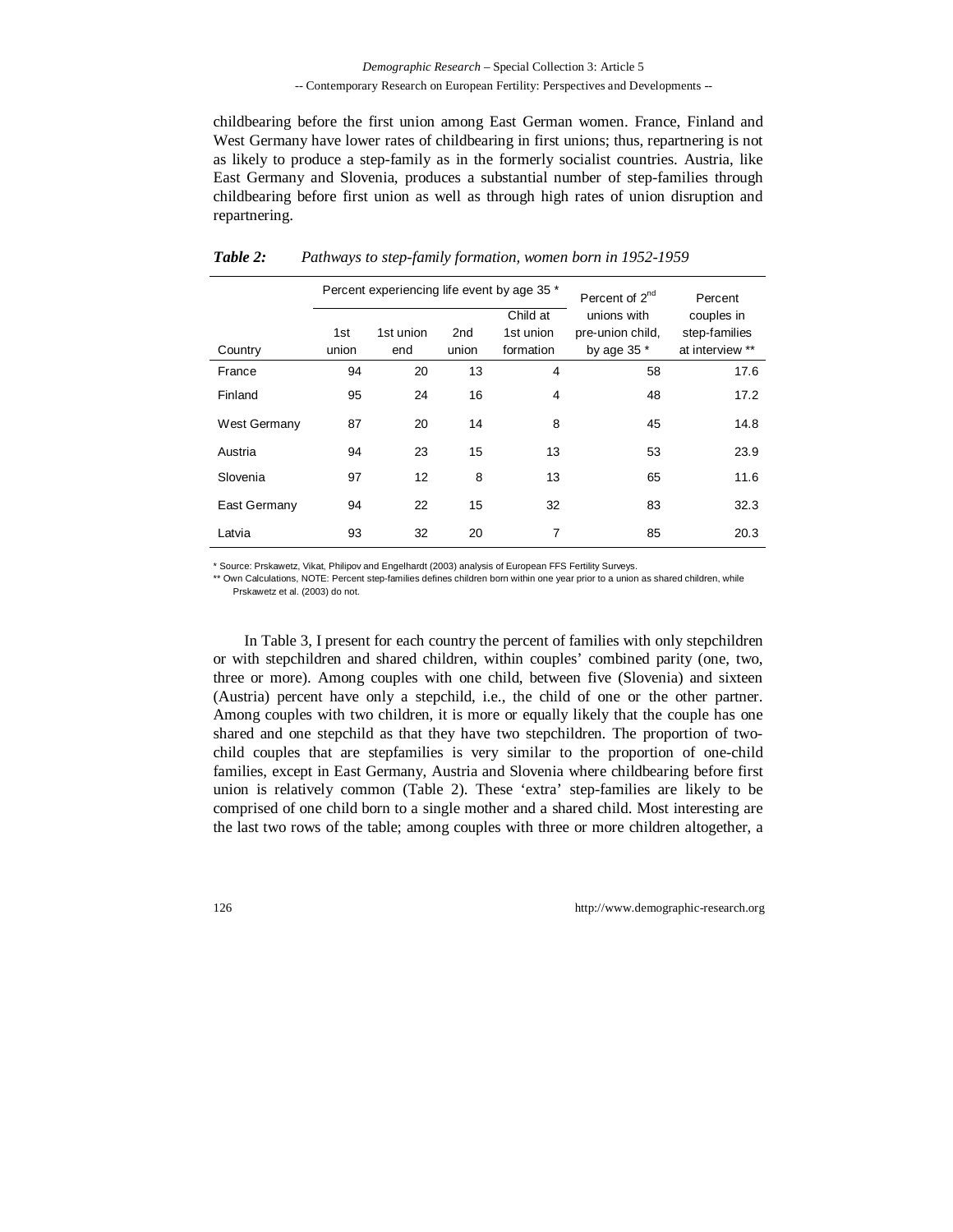substantial proportion  $-$  in several countries nearly or more than half  $-$  are stepfamilies. Most of these step-families include a shared child. This means that a very common pathway to family sizes of three or more is through the formation of stepfamilies and step-family childbearing (Note 4).

| Combined                                         | Percent of couples with step- or step and shared children |            |            |             |            |             |             |
|--------------------------------------------------|-----------------------------------------------------------|------------|------------|-------------|------------|-------------|-------------|
| parity and<br>family<br>composition              | France                                                    | Finland    | W. Germ.   | Austria     | Slovenia   | E. Germ.    | Latvia      |
| One child<br>Stepchild                           | 8.4                                                       | 10.2       | 9.1        | 15.9        | 5.1        | 11.4        | 11.2        |
| Two children<br>Step and<br>shared<br>Both steps | 7.1<br>3.1                                                | 6.2<br>6.6 | 6.5<br>4.2 | 11.4<br>7.2 | 6.6<br>1.8 | 16.0<br>8.4 | 10.3<br>4.4 |
| Three $+$<br>children<br>Step and<br>shared      | 27.3                                                      | 24.1       | 24.0       | 34.9        | 27.3       | 60.7        | 34.0        |
| All steps                                        | 7.3                                                       | 6.7        | 10.0       | 13.2        | 8.2        | 13.0        | 12.1        |
| # Couples                                        | 1424                                                      | 1884       | 1270       | 1933        | 2306       | 2261        | 1667        |

*Table 3: Family type by combined parity by country*

Source: European Fertility and Family Surveys. N's are unweighted, percentages weighted.

Table 4 presents the relative odds of desiring another child for respondents with different numbers of shared children, among stepfamilies, compared to couples with only shared children. Analyses were conducted separately for couples with a combination of one, two and three or more children. Because of differences in the measurement of childbearing desires (see above), differences in effect sizes are of less interest than are their direction and difference from zero.

Among couples with one child, desires for second children do not depend on whether the first is a stepchild or a shared child, except in Latvia. Because second shared children produce sibling value (see Table 1), the result in most countries is not surprising.

Without exception, the odds of desiring a third child (combined parity) are higher when couples have no shared children than when they have two or one, among couples with two children altogether. The relative odds (compared to couples with two shared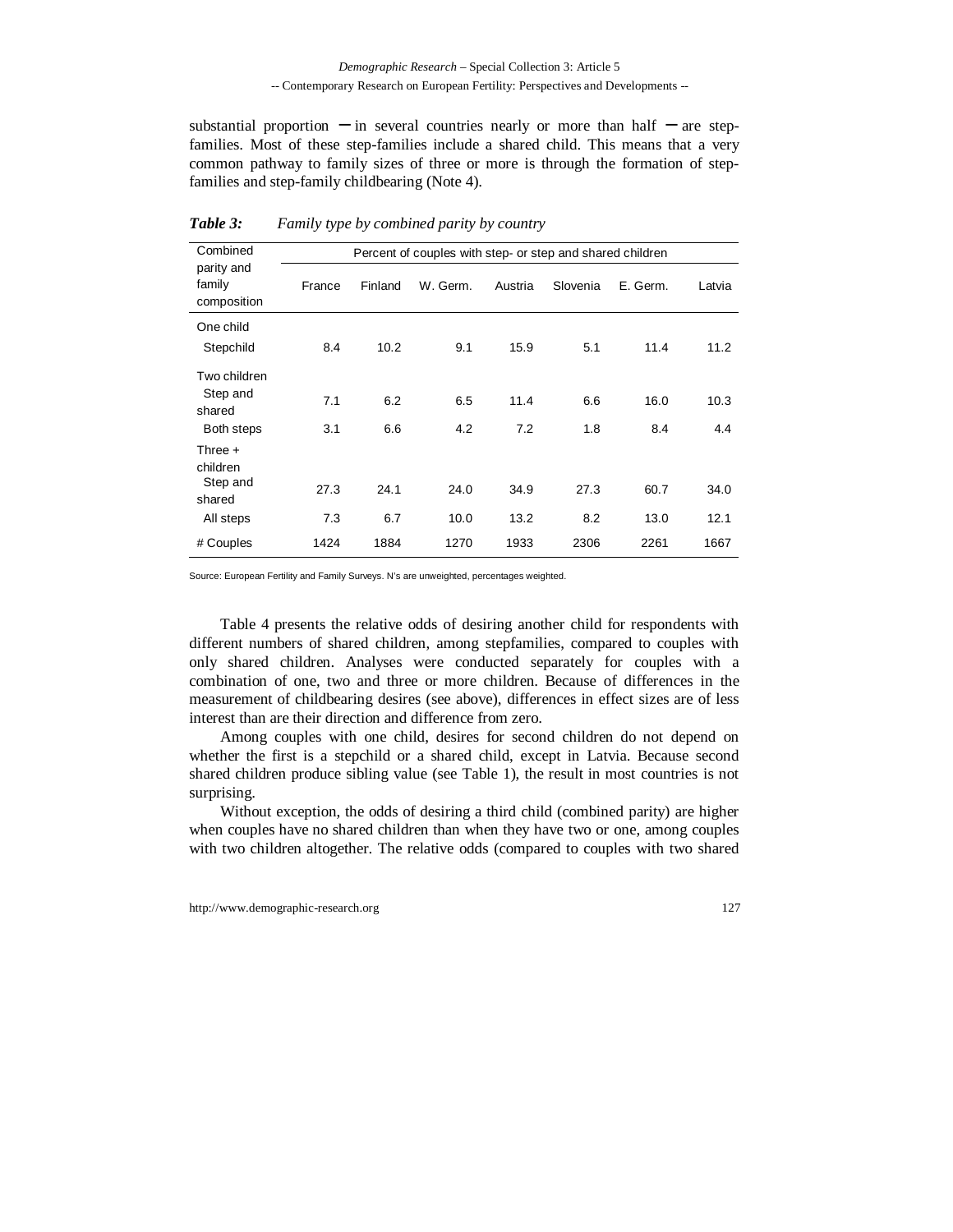children) range from about two in West Germany – which has very low fertility and a high proportion of one-child families – to more than sixteen in East Germany. The lesser value of a full sibling is reflected in much smaller or non-significant relative odds for couples with one shared and one stepchild.

| Combined and                | Relative odds of wanting a child<br>relative to couples with only shared children |         |          |         |          |          |        |
|-----------------------------|-----------------------------------------------------------------------------------|---------|----------|---------|----------|----------|--------|
| shared parity               | France                                                                            | Finland | W. Germ. | Austria | Slovenia | E. Germ. | Latvia |
| One child<br>Not shared     | 1.23                                                                              | 0.69    | 0.55     | 1.10    | 1.52     | 2.18     | 2.41   |
| Two children<br>None shared | 8.86                                                                              | 4.16    | 2.17     | 5.19    | 5.93     | 16.33    | 10.93  |
| One shared                  | 2.17                                                                              | 2.94    | 1.67     | 1.80    | 2.04     | 4.36     | 1.40   |
| Three +<br>children         |                                                                                   |         |          |         |          |          |        |
| None shared                 | 7.76                                                                              | 3.53    | 5.36     | 4.08    | 3.29     | 6.60     | 2.73   |
| One shared                  | 9.88                                                                              | 1.08    | 1.66     | 2.03    | 1.05     | 2.07     | 1.14   |
| Two+ shared                 | 2.55                                                                              | 0.59    | 0.57     | 1.91    | 0.76     | 0.79     | 0.82   |
| # couples                   | 1424                                                                              | 1884    | 1270     | 1933    | 2306     | 2261     | 1667   |

| Table 4: |  |  | Effects of step-family configuration on childbearing desires |
|----------|--|--|--------------------------------------------------------------|
|----------|--|--|--------------------------------------------------------------|

Source: European Fertility and Family Surveys.

NOTE: Models include respondent's sex, woman's age in single years, age difference (man >2 years younger, > 5 years older), respondent's education level, and size of place. Contrast is between yes and no responses, with don't know excluded. Relative odds in bold type are significantly different from 1 (p < .05).

Among couples with three or more children combined, those without a shared child again have much higher odds of desiring another child. Only in France, are the odds of desiring a child also higher when the couple has only one or even when they have two or more shared children. In general, the costs of raising four or more children are overcome only when the couple would be having their first shared child.

Woman's age had negative effects on birth intentions in almost every analysis. Where significant, effects of having a non-normatively older or younger husband were consistent with the general age effect – younger husbands increased the odds of desiring a child, older husbands decreased the odds. Size of place had virtually no effect on childbearing desires, net of other variables, but respondent's education was almost always associated with higher odds of desiring another child. The single exception was in West Germany, where respondents with post-secondary education were less likely to want a third child (partners' children combined) than were those with less education.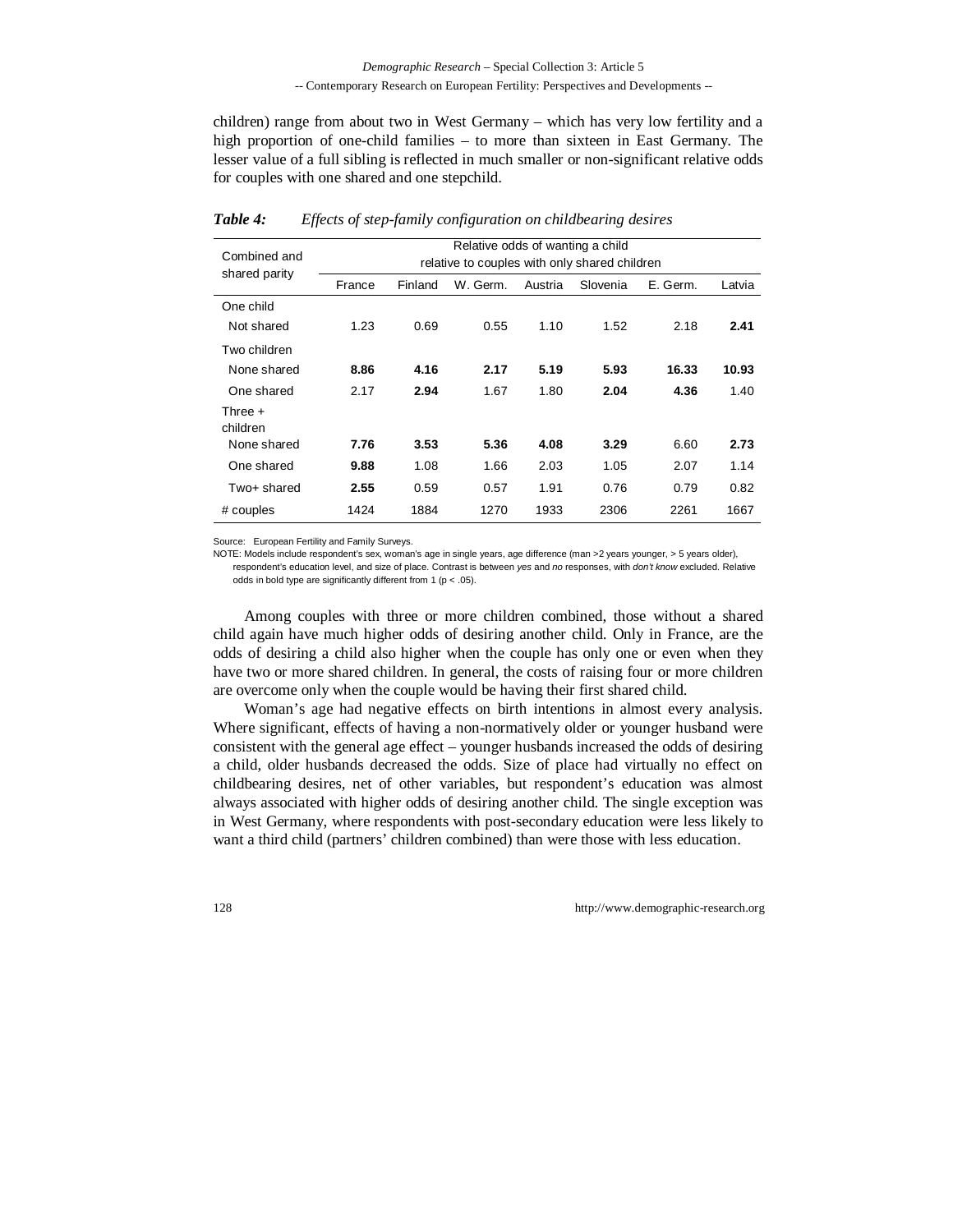### **6. Discussion and conclusions**

Step-family experience is common across Europe and becoming more so as younger generations experience high rates of union dissolution and repartnering during the childbearing years (Prskawetz et al. 2003). In many European countries, step-family fertility is a critical component of overall fertility, comprising a substantial proportion of third and higher-order births. Thus, the study of step-family fertility has become increasingly important to understanding fertility variation and change.

The reason for the production of 'extra' births in step-families is because several key benefits of having children are contingent on the partnership in which they are born. When partners remain together, at least through the childbearing years, they share the unique benefits of first (commitment, parental status values) and second (sibling value) shared children. Third and higher-order births provide no unique value and significantly increase childrearing costs; they are optional. But when parents dissolve their union and form new partnerships, their children no longer represent a shared commitment. Additional births are required to provide the same value for the new union. In addition, new partners may not yet have had children, creating further incentives to continue childbearing.

The evidence is overwhelming that couples are strongly motivated to have at least one shared child, even when they already have considerable childrearing responsibilities. In every country, among couples with two or more children altogether, the odds of wanting another child were at least twice as high for couples without shared children in comparison to couples with two or more shared children. Some of this difference may arise from the desires of a childless partner to have her/his own children, but most of it is likely to arise from the unique value of a first shared child for expressing the new couple's commitment, making them (and their child) a 'real family'.

Some evidence supports the sibling value of a second shared child. First is the absence of differences in desires between couples with one shared child and one stepchild. Even though they have one shared child already, couples are as likely as those who do not have a shared child to want another child. Second, in France, Finland, Slovenia and East Germany, couples with one shared child (among the two or more children they already have) are more likely than those with two or more shared children to want another child, even though the cost of rearing three children altogether is greater than the cost of rearing two.

An important caveat to these results is that the couple's combined parity may overestimate their childrearing costs. The key assumption of the parity specification used to infer unique values of first and second third children is that the costs of rearing N stepchildren are the same as those of rearing N shared children. If that is not true, then childbearing desires in step-families could be driven not by unique values but by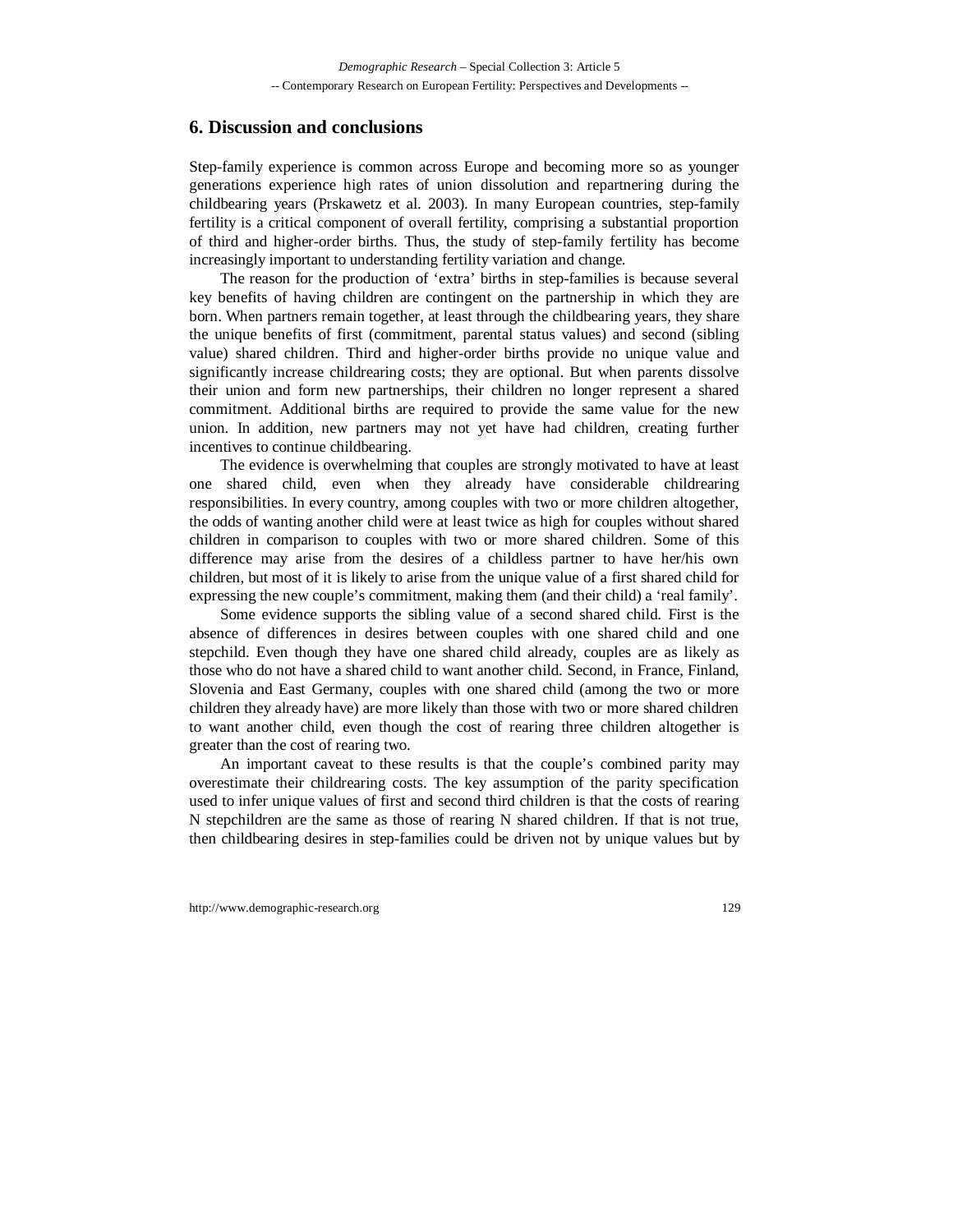lower costs of the children they already have. For example, a couple with two nonresident stepchildren might have virtually no childrearing responsibilities to weigh against the value of having a shared child. They would then be very likely to want a child, more so than couples with two shared children, with whom they are compared in this analysis. Most stepchildren do, however, entail some childrearing responsibility. Thus, it is not surprising that nonresident as well as resident stepchildren reduce the risk of a subsequent birth (Vikat, Thomson and Prskawetz 2003).

I want to emphasize that the parity specification used in this analysis is critical for understanding step-family fertility. When we model childbearing desires or birth risks as a function of shared children and stepchildren, we usually find negative effects of a second shared child as well as stepchildren. These results tell us only that childbearing desires and birth risks steadily and sometimes sharply decline after a couple has two children and that stepchildren add to the childrearing cost. By considering the couple's decision in the context of *all* of their children, as well as the number they share, we can test hypotheses about the unique values of first and second births, values that are key to maintaining replacement-level fertility in low-fertility societies.

### **7. Acknowledgements**

My research on step-family fertility is the direct result of a stimulating year at Stockholm University's Demographic Unit and my lucky collaboration with its founder and former director, Jan M. Hoem. Data for this research were provided by the Population Activities Unit, United Nations Economic Commission for Europe (http://www.unece.org/ead/pau/). The research was supported by National Institute of Child Health and Human Development grant HD20491 and NICHD center grant HD05876. I am extremely grateful for the able research assistance of Anat Yom-Tov.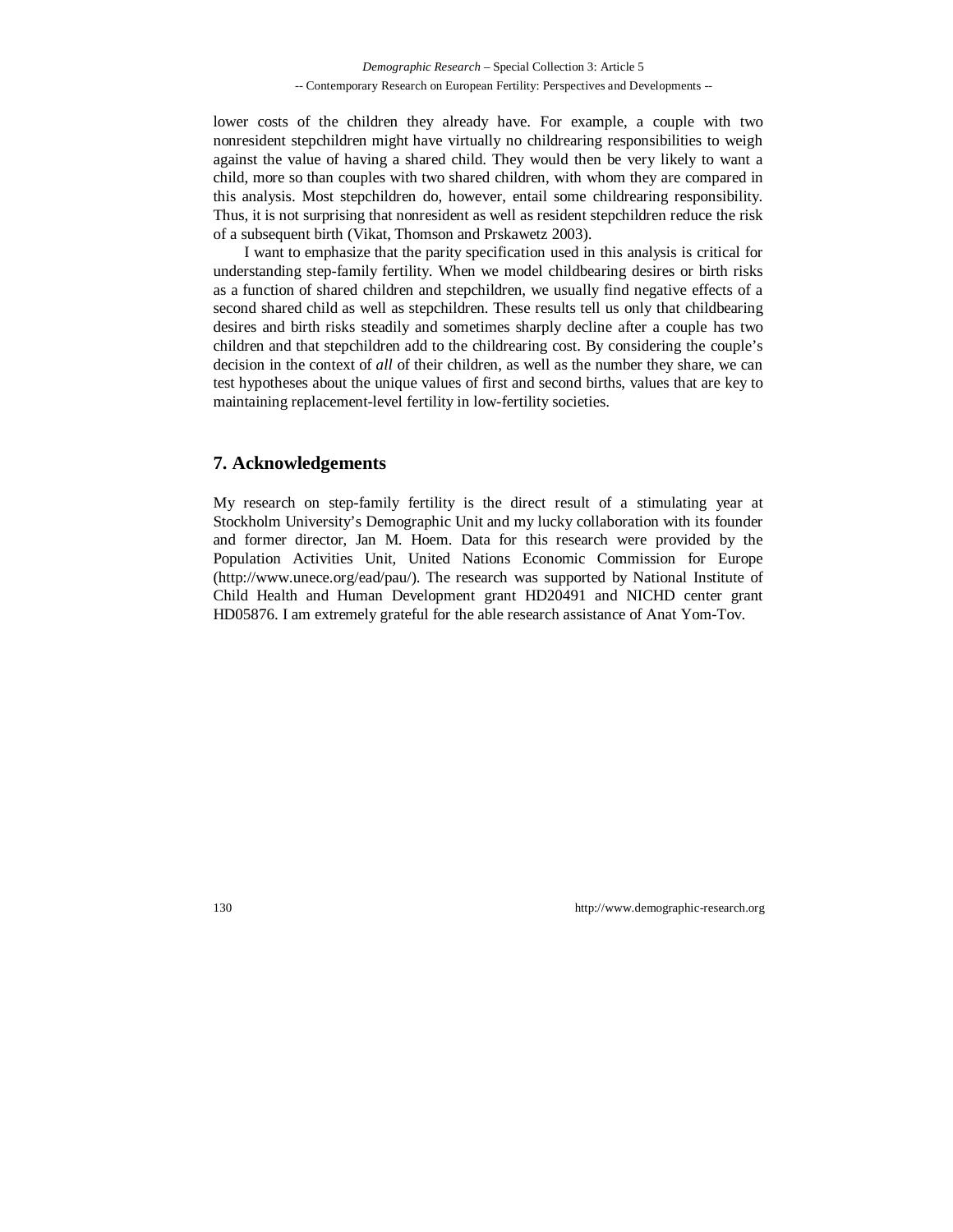### **Notes**

- 1. Figures for the former GDR are likely inflated by counting all children born prior to a couple's co-residence as stepchildren; housing shortages often constrained a couple to live separately even when they were expecting a child. If children born within two years of a couple's co-residence are counted as shared children, estimates of stepfamily formation would remain as high as in other European countries with high rates of union dissolution and repartnering.
- 2. Dates of survey and ages of respondents varied: France (1994, 20-49); Finland (women 1989, 22-46, men 1992, 28-31, 34-38, 42-46); Germany (1992, 20-39); Austria (1995-96, 20-54); Slovenia (1994, 15-45), Latvia (1995, 18-49).
- 3. Ideally, we would like to distinguish effects of woman's versus man's education; France did not, however, collect data on partner's education.
- 4. Similar calculations can be made at the individual level; among men or women with three or more biological children and in a current union, up to a quarter (and in East Germany about 46 percent) have children from prior unions and the current union (data available on request).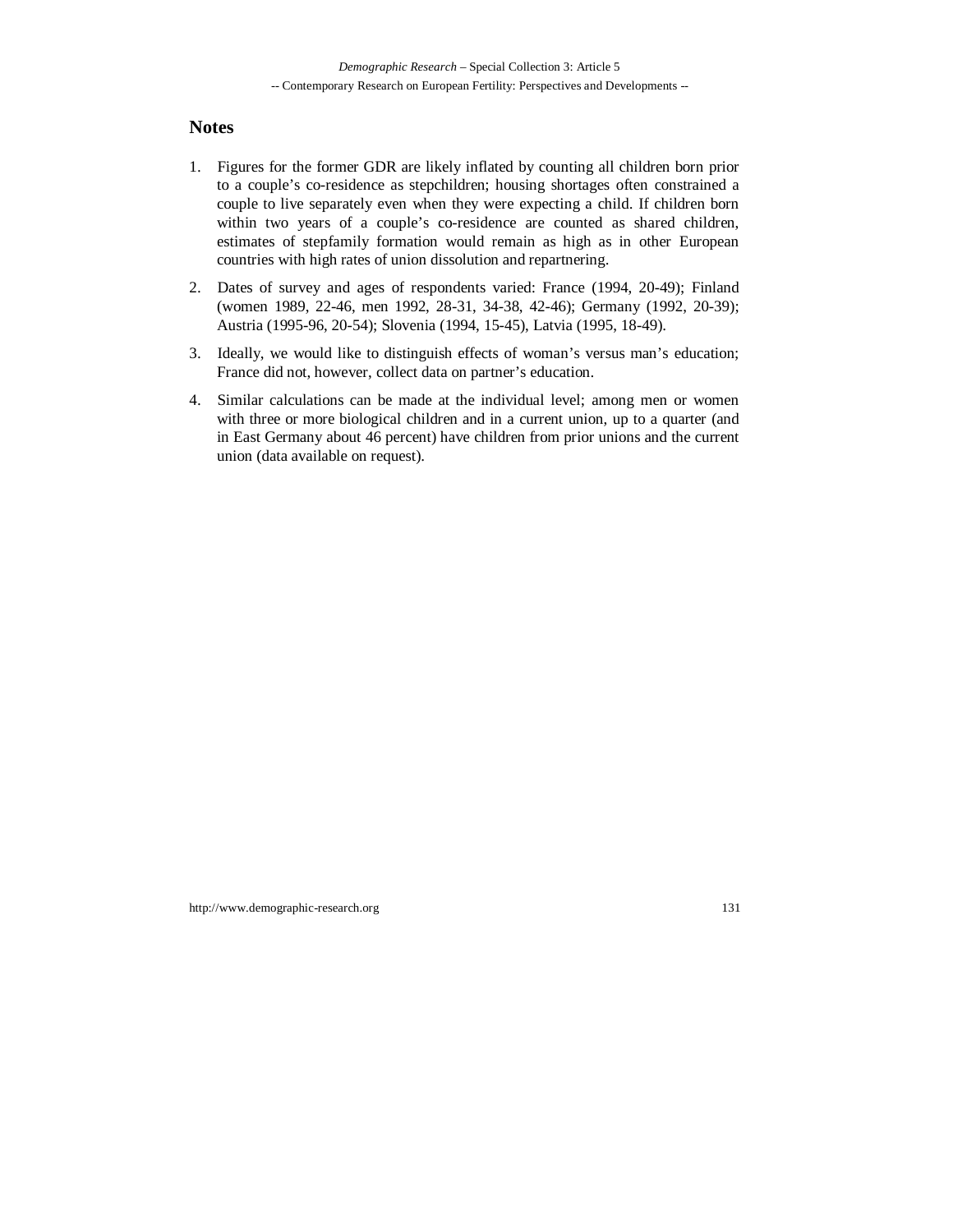#### **References**

- Buber, Isabella, and Prskawetz, Alexia, 2000. "Fertility in second unions in Austria: Findings from the Austrian FFS." *Demographic Research* 3 (2). Available http://www.demographic-research.org/volumes/vol3/2.
- Bulatao, Rodolfo A., 1981. "Values and disvalues of children in successive childbearing decisions." *Demography* 18 (1): 1-25.
- Bumpass, Larry L., 1984. "Some characteristics of children's second families." *American Journal of Sociology* 90 (3): 608-623.
- Fawcett, James T., 1983. "Perceptions of the value of children: Satisfactions and costs." In: Bulatao, Rudolfo A., and Lee, Ronald D. (eds), *Determinants of Fertility in Developing Countries Vol 2: Supply and Demand for Children*. Academic Press, New York: 429-457.
- Griffith, Janet D., Koo, Helen P., and Suchindran, C. M., 1985. "Childbearing and family in remarriage." *Demography* 22 (1): 73-88.
- Henz, Ursula, 2002. "Childbirth in East and West German step-families." *Demographic Research* 7 (6): 307-342. Available http://www.demographicresearch.org/volumes/vol7/6.
- Hoem, Britta, 1995. "Kvinnors och män's liv, Del 2, Parbildning och separationer [Women's and men's lives, Part 2, Union formation and separation]." *Demografiska Rapporter* 2.2. Statistics Sweden, Stockholm.
- Kreyenfeld, Michaela, 2003. "Crisis or adaptation reconsidered: A comparison of East and West German fertility patterns in the first six years after the 'Wende'." *European Journal of Population* 19 (4): 303-329.
- Jones, Rachel K., and Brayfield, April, 1997. "'Life's greatest joy?' European attitudes toward the centrality of children." *Social Forces* 75 (4): 1239-1270.
- Lillard, Lee A., and Waite, Linda J., 1993. "A joint model of marital childbearing and marital disruption." *Demography* 30 (4): 653-681.
- Loomis, Laura S., and Landale, Nancy S., 1994. "Nonmarital cohabitation and childbearing among black and white American women." *Journal of Marriage and the Family* 56 (4): 949-62.
- Oláh, Livia Sz., 2001. "The first shared birth in second unions in Sweden and Hungary: A gender perspective." Unpublished manuscript. Demographic Unit of the Stockholm University, Stockholm.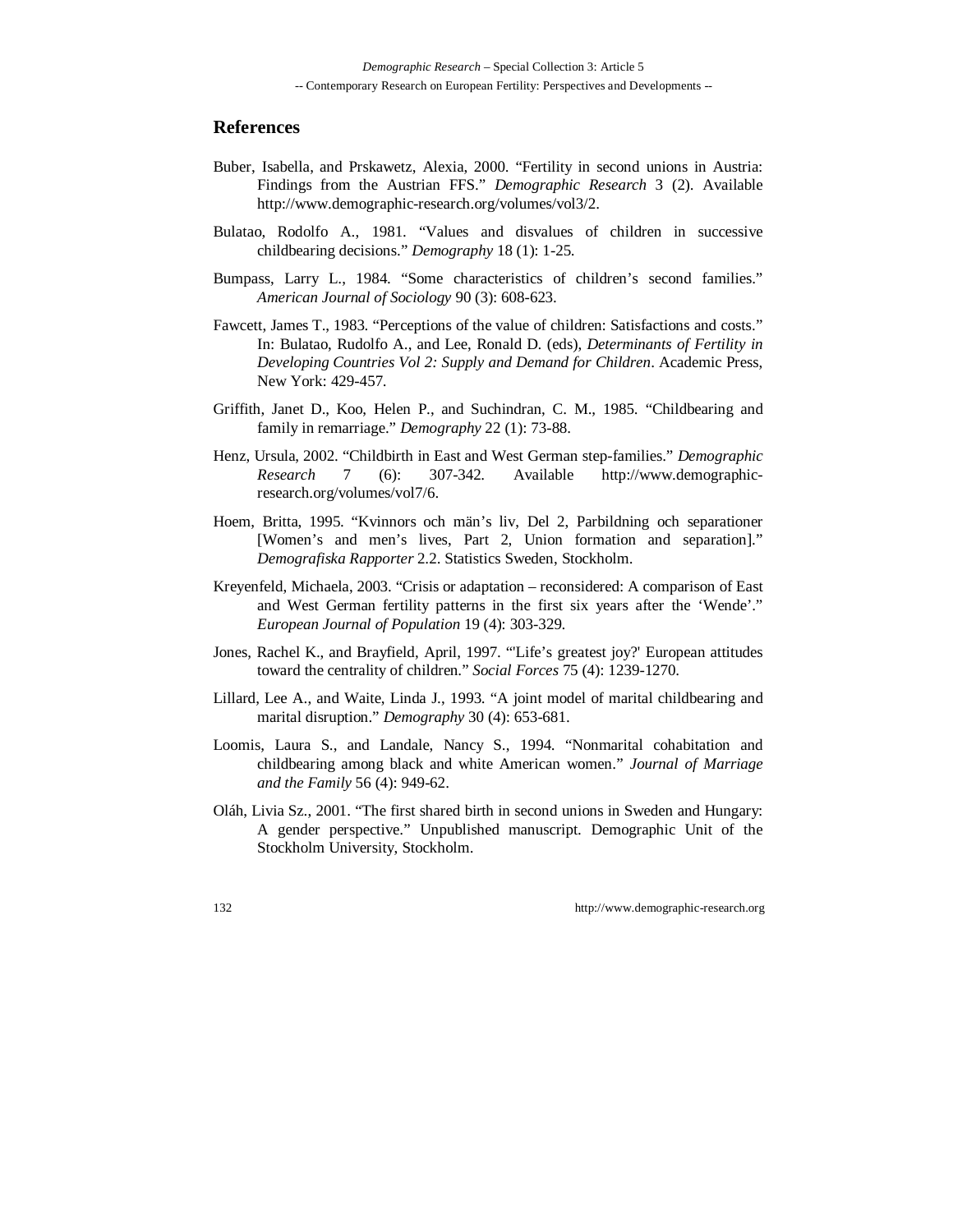- Prskawetz, Alexia, Vikat, Andres, Philipov, Dimiter, and Engelhardt, Henriette, 2003. "Pathways to stepfamily formation in Europe: Results from the FFS." *Demographic Research* 8 (5): 107-149. Available http://www.demographicresearch.org/volumes/vol8/5.
- Stewart, Susan D., 2002. "The effect of stepchildren on childbearing intentions and births." *Demography* 39 (1): 181-197.
- Thomson, Elizabeth, 1997. "Her, his and their children: Influences on couple childbearing decisions." National Survey of Families and Households Working Paper # 76. Center for Demography and Ecology of the University of Wisconsin-Madison. Available http://www.ssc.wisc.edu/cde/nsfhwp/nsfh76.pdf.
- Thomson, Elizabeth, 2002a. "Value of children." In: Smelser, Neil J., and Baltes, Paul B. (eds), *International Encyclopedia of the Social and Behavioral Sciences*. Elsevier, New York.
- Thomson, Elizabeth, 2002b. "Family size preferences." In: Smelser, Neil J., and Baltes, Paul B. (eds), *International Encyclopedia of the Social and Behavioral Sciences*. Elsevier, New York.
- Thomson, Elizabeth, and Li, Jui-Chung Allen, 2002. "Her, his, and their children: childbearing intentions and births in stepfamilies." National Survey of Families and Households Working Paper # 89. Center for Demography and Ecology at the University of Wisconsin - Madison. Available http:// www.ssc.wisc.edu /cde/nsfhwp/nsfh89.pdf.
- Thomson, Elizabeth, et al., 2002. "Childbearing in stepfamilies: How parity matters." In: Klijzing, Erik, and Corijn, Martine (eds), *Fertility and Partnership in Europe: Findings and Lessons from Comparative Research*. *Volume II*. United Nations, Geneva and New York.
- Toulemon, Laurent, 1997. "The fertility of step-families: The impact of childbearing before the current union." Paper presented at the Annual Meeting of the Population of America, Washington D.C..
- Toulemon, Laurent, and LaPierre-Adamchk, Evelyne, 1995. "Demographic patterns of motherhood and fatherhood in France." Paper for the IUSSP anthropology and demography committee seminar on fertility and the male life cycle in the era of fertility decline, November 1995, Zacarecas.
- United Nations Economic Commission for Europe, 2003. Fertility and Family Surveys, Population Activities Unit. Available http://www.unece.org/ead/pau/ffs/, 19<sup>th</sup> November 2003.